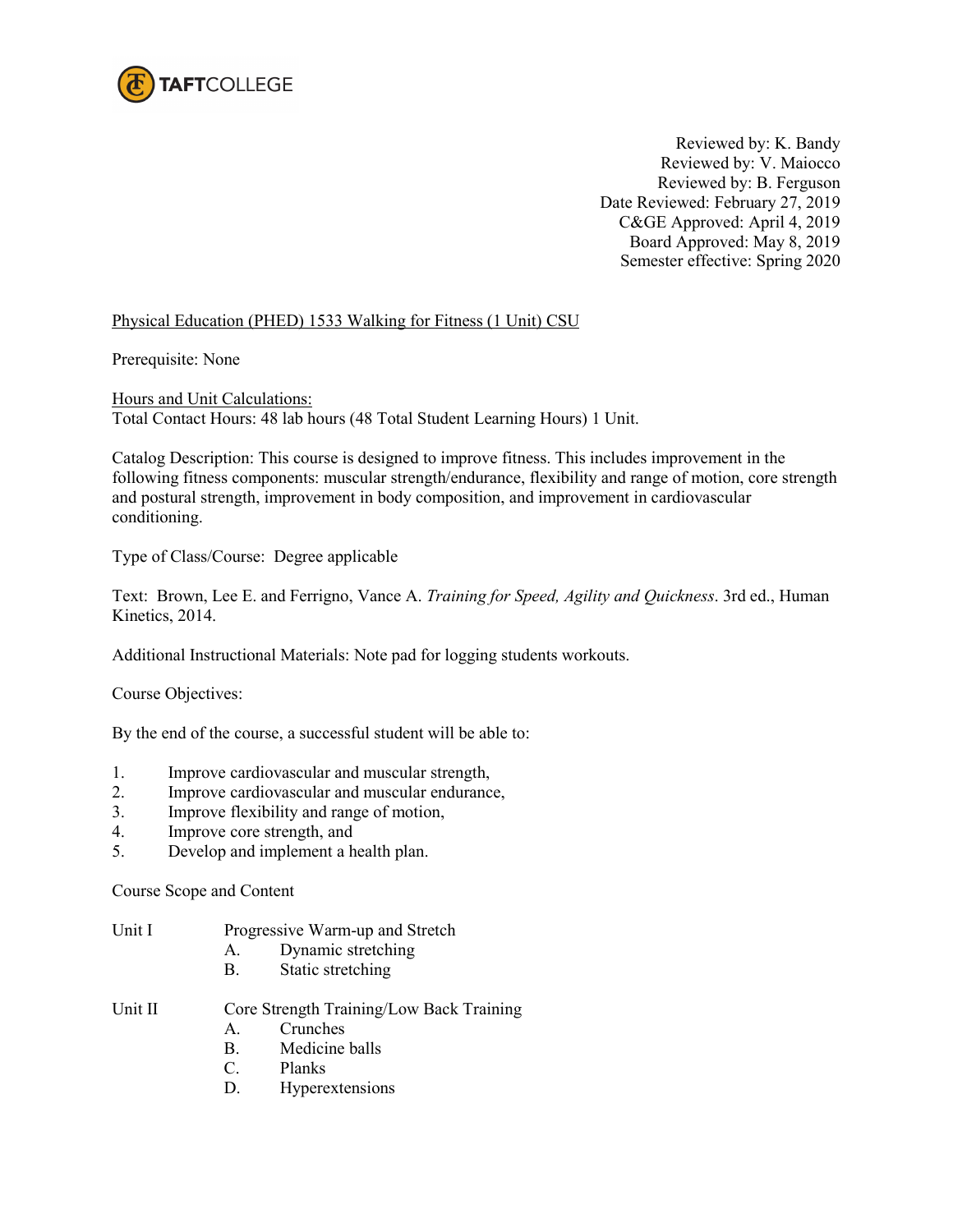

- Unit III Strength Training (Individualized Program/Circuit Training) A. Circuit training weight program
- Unit IV Cardiovascular Conditioning A. Walking or running to achieve ones Target Heart Rate

Learning Activities Required Outside of Class:

The students in this class will spend a minimum of 1 hour per week outside of the regular class time doing the following:

- 1. Skill practice,
- 2. Weight/strength training, and<br>3. Maintaining a proper and bala
- Maintaining a proper and balanced nutritional diet.

Methods of Instruction:

- 1. Introduce Target Heart Rate and the health consequences,
- 2. Explain and demonstrate how one should pre and post activity stretch,
- 3. Demonstrate the benefits of core conditioning,
- 4. Elaborate the importance of increasing the intensity of the workout throughout the semester, and
- 5. Mention the importance of working out in proper attire; running shoes, shorts, sweats, and shirts.

Methods of Evaluation:

- 1. Skill demonstrations:
	- a. Performance exams,
	- b. Skill improvement, and
	- c. Develop and keep a personal health journal for the duration of the semester.

|  | Supplemental Data: |  |
|--|--------------------|--|
|--|--------------------|--|

| TOP Code:                 | 083500: Physical Education        |
|---------------------------|-----------------------------------|
| <b>SAM Priority Code:</b> | E: Non-Occupational               |
| Distance Education:       | Not Applicable                    |
| Funding Agency:           | Y: Not Applicable(funds not used) |
| Program Status:           | 1: Program Applicable             |
| Noncredit Category:       | Y: Not Applicable, Credit Course  |